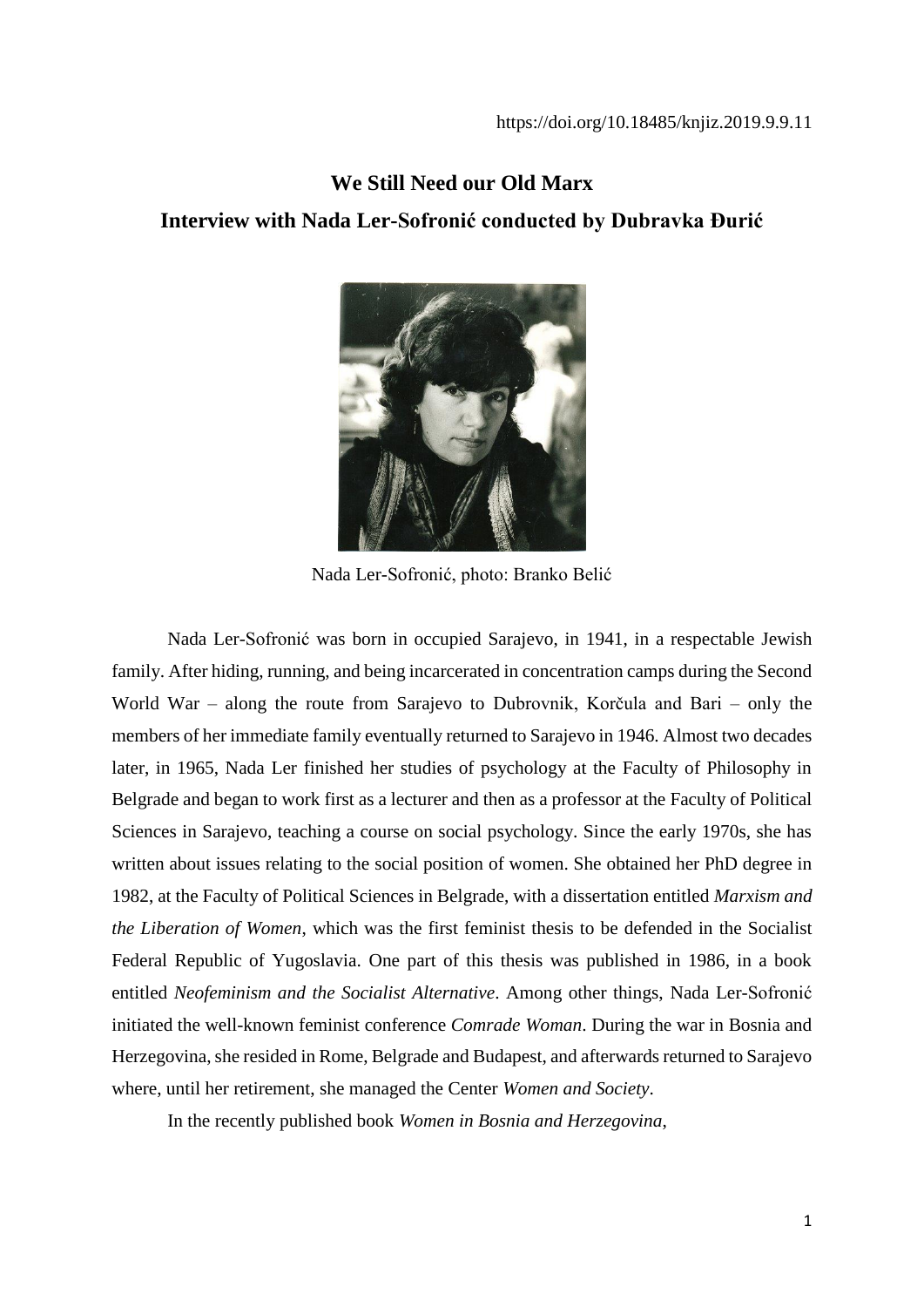<sup>1</sup> which presents over fifty important women in the history of Bosnia and Herzegovina, Nada Ler-Sofronić is pointed out as one of "the first and most significant feminist theoreticians and activists in our region".

#### *To begin with, please tell us something about your education in the socialist Yugoslavia.*

My education began immediately after the Second World War, in 1947, in the Ninth Elementary School in Sarajevo, which was situated on the left bank of the River Miljacka: now, in this beautiful building of neo-Oriental style, which, by contrast, was badly neglected during the war, is the Embassy of Iran.

I could not wait to enroll at school, so when I finally seated myself in a school desk, I became the happiest child in the world. The school, student desks, blackboards, sponges and pieces of chalk, teacher's desk, books – all these were and still are the natural setting in which I have always felt the best.

It was a time of "restoration and reconstruction", work actions, food shortages, ration coupons and stamps which were used to obtain necessary food, a time of DDT and Pepein powder for killing hair lice. Most children, including me, had pulmonary infiltrates and "expanded hila" due to undernourishment. When once my mother managed to scrounge from a ministerial warehouse a packet of butter, I thought it was soap.

All over the walls of the institutions were the pictures of Stalin, Lenin, Marx and Engels, and Tito. Since 1948, it was mostly Tito that remained, often accompanied by Marx and Engels, who to me were some kind of mythical bearded fellows reminiscent of Santa Clause. Gone from the walls were the slogans "Hail comrade Stalin", and the ones that remained were "Hail comrade Tito", "Hail the Communist Party".

I knew what antifascism and socialism were, this is what, at home, I heard people talk about the most. The topics of social organization, of course, in accordance with my age, profoundly interested me. By the way, my mother always used to recount with a smile on her face the anecdote that once, when asked what was good in socialism, I replied off the cuff: "The fact that girls and boys are equal". It was unusual to hear this uttered with such great seriousness and self-confidence by a girl who had just begun going to school.

Later on I attended and graduated from the Classical High School in Sarajevo, to my mind, the world's best school at the time. This is where the foundations of all my subsequent education were laid. In this traditionally prestigious school (it was also attended by Nobel laureates Ivo Andrić and Vladimir Prelog), we learned Greek, Latin, the history of arts,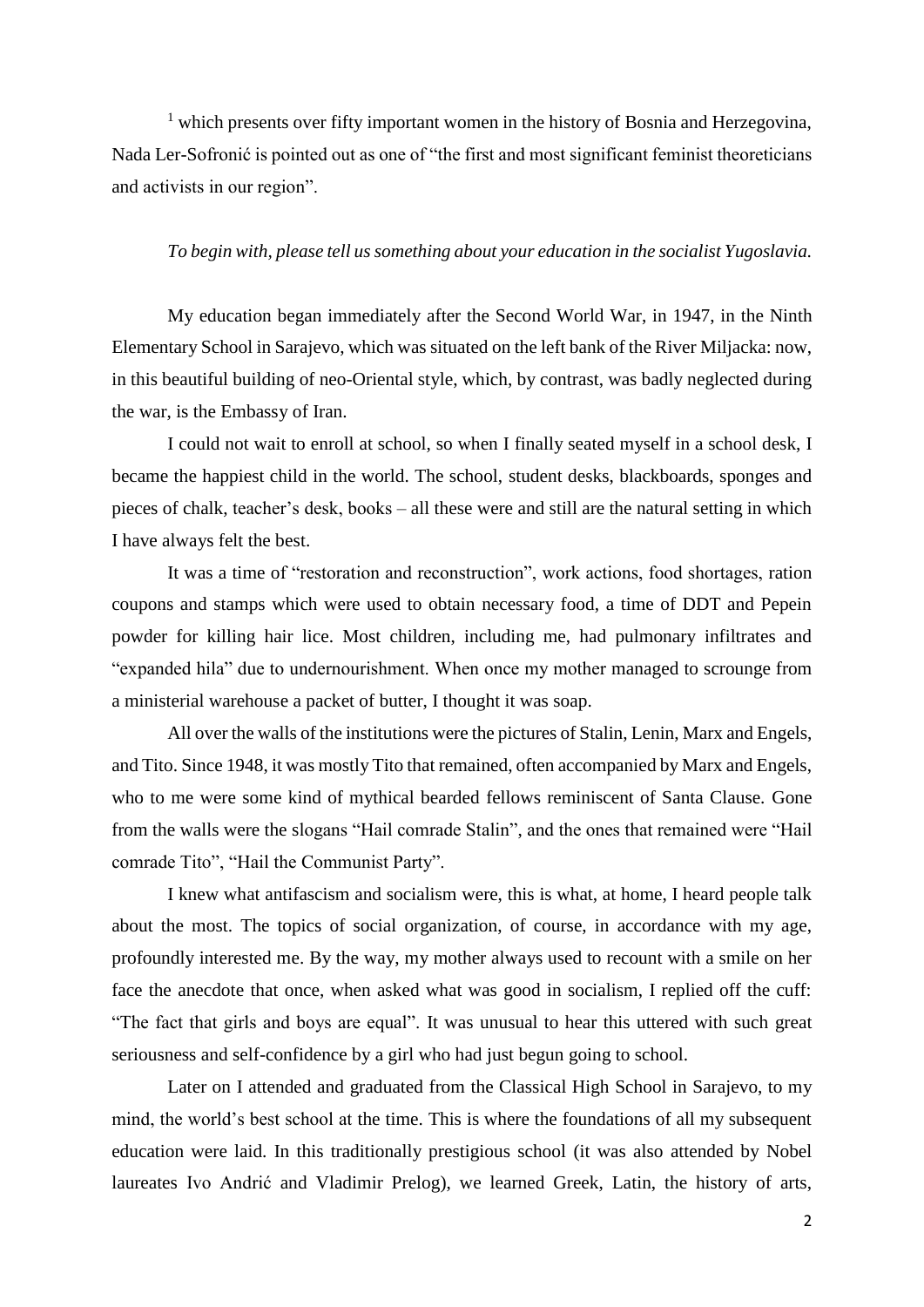philosophy, psychology, visual art, living languages… Such education, in such an environment, helped to shape my humanist worldview, my anti-authoritarian instinct, my critical attitude to injustice and discrimination. This is where I also shaped my credo that empathy, compassion for the most vulnerable and the most heavily oppressed, is the starting point of any kind of social engagement. This, too, is the place where I shaped my criteria for beauty and the love of nature.

*At that time, what were the professors or protagonists on the Yugoslav theoretical stage that were crucial to your work?*

I enrolled at the Faculty of Philosophy in Belgrade, Department of Psychology, where I also graduated. Encouraged by Professor Nikola Rot, who taught social psychology, I began to read the authors of the Frankfurt School, that is, the critical social theory – Adorno, Fromm, Marcuse, Habermas, and Horkheimer. At that time I read *The Mass Psychology of Fascism* by Wilhelm Reich.

In fact, I read all the authors who were focused on demystification of the social structures that dominate human beings and oppress them. The central target of neomarxist criticism was a complex socio-psychological construct called authoritarianism. During the early 1970s, when I was already immersing myself into neofeminism, I came across data on the first Italian women groups for raising self-awareness (1966), who were called DEMAU – demystification of authoritarianism.

The authoritarian structures that I believed were the oldest, the most resilient and the most adaptable to all social systems are the ones that are conducive to the millennial oppression of women – patriarchy and the principle of antagonism between men and women.

I think that, when it comes to social engagement in humanities, it is of utmost importance to be keenly sensitive to social injustice. That sensitivity was nourished and instilled in me, before anybody else, by my mother Edita. Her influence was crucial. She was a sharp-minded intellectual woman, a leftist, an idealist, with great love and understanding of human beings. When she was a judge for minors, her own delinquents loved her and considered her a friend.

She encouraged me to speak my mind freely in public, not to be afraid of the audience, and not to let myself be overpowered by stage fright, for she herself was extremely afraid of speaking in front of an audience and saw this as a serious, typically women's handicap. She never discussed anything even in party meetings.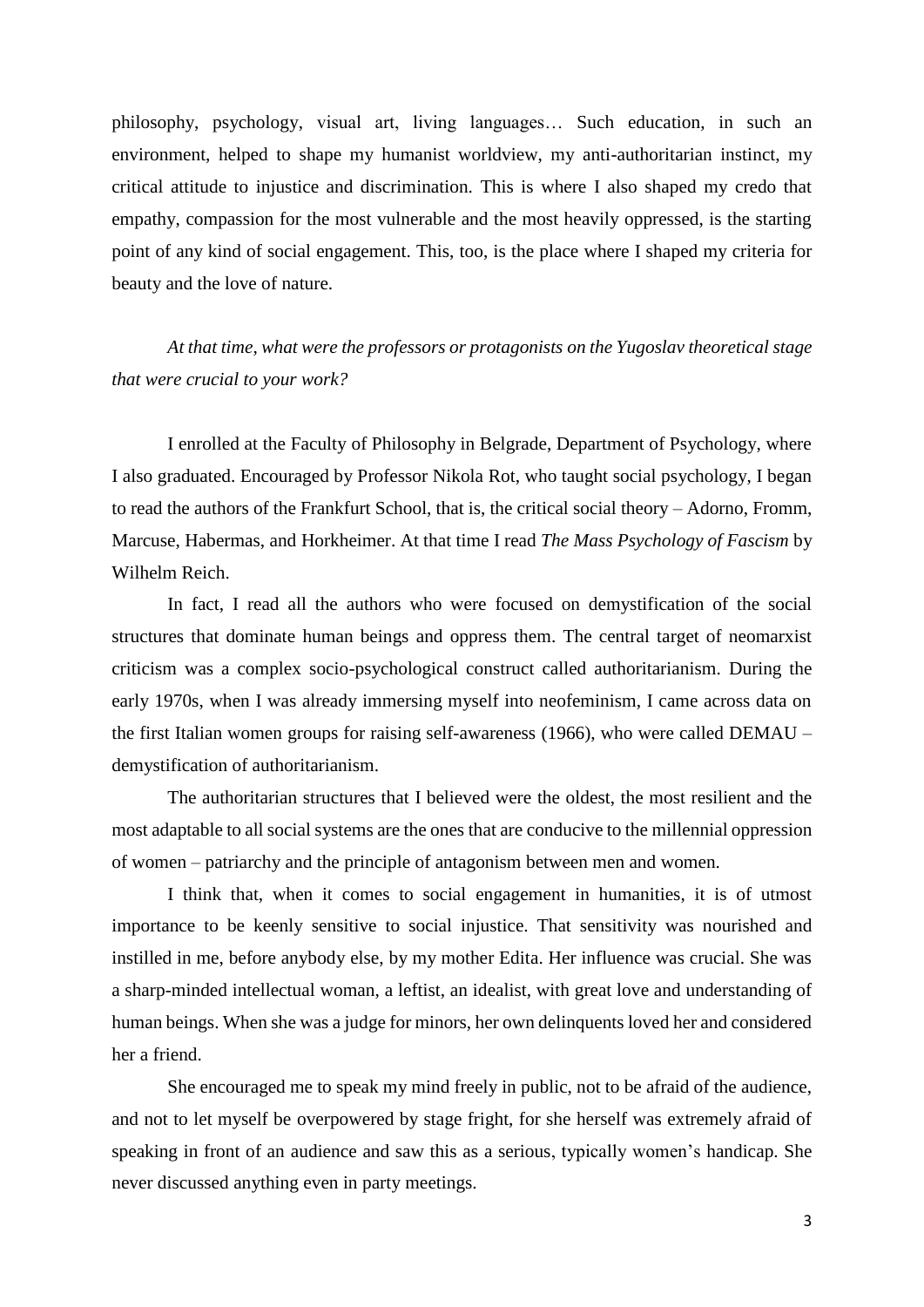As far as theoretical stage is concerned, I had an affinity with the theoreticians of the Praxis, even though their sensitivity to "the women's issue" was really deficient.

*While I read it, your book Neofeminism and the Socialist Alternative, published in 1986, raised many questions in my mind. Could you tell us something about the Yugoslav Marxism of that time?*

At that time, the leading journals for social theory (*Marksizam u svetu* [*Marxism in the World*], *Marksističke sveske* [*Marxist Notebooks*], *Pogledi* [*Views*], *Opredjelenja* [*Affiliations*], *Argumenti* [*Arguments*], *Vidici* [*Horizons*]…) began to publish antidogmatic texts which criticized state socialism and some of the cemented Marxist dogmas. Foreign authors, who held similar views, were translated.

For example, I was writing and proving that the emergence of private property was not the primary cause of social antagonization, that this Marxist dogma was wrong because the subordination of women, the oppression of women, and trafficking in women had been in existence long before the emergence of private property. The idea that the working class is the exclusive agent of revolution was also undermined. New social movements opened up a variegated spectre of potential engines for radical social changes – from neofeminism as the most influential movement, to the ecological, antinuclear, disarmament and world peace movements.

In 1983, in our region also appeared the translation of a famous book by André Gorz, *Farewell to the Working Class* (written in 1978), in the edition of *Alternativa*, which also published my book. Gorz's book was edited by Miroslav Pečujlić and Vukašin Pavlović, and its excellent preface was written by Zoran Vidaković. This text greatly altered the traditional Marxist dogma of the working class as the exclusive agent of revolution. The assumption that the only important antagonistic relation is between work and the capital was also undermined. The notion of a new class was beginning to be articulated, one that sprang, as someone said, from the marriage between neoliberalism and globalization. It was named the precariat. In my opinion, women, with all their characteristics of the "weak layer" reserve army of labor, play a central role within the precariat.

*Main Currents of Marxism*, a monumental work by Leszek Kolakowski, was published in 1978 and, in our region, translated in 1983. At that time, it was the most voluminous critical analysis of Marxism. In those days, Eurocommunism was softening and democratizing a considerable number of communist parties in the West.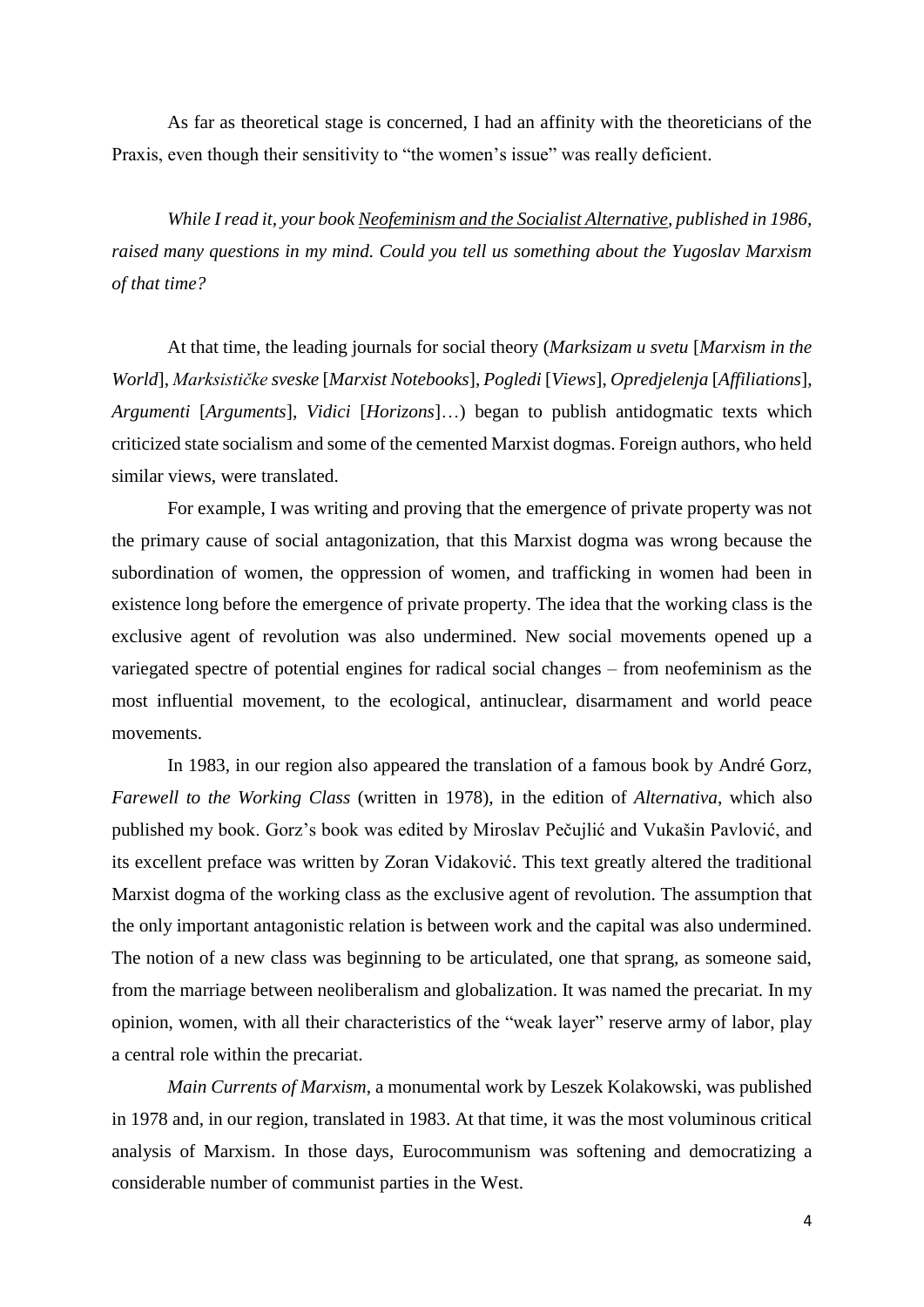*You introduced the notion of neofeminism into the context of the socialist Yugoslav scholarly community. What did it mean back then?*

Over the course of the 1980s, with the rise of neofeminist initiatives in the advanced countries of the West, the relationship between Marxism, on the one hand, and the ideas and theories of the Women's Liberation Movement on the other became the very center of the worldwide social research then current. The proliferation of literature and research papers in all the social sciences dealing with the position of women and the possibilities of their liberation testifies to this. Neofeminism was emerging in multiple critical relationships: with the civil society and its retrograde processes; with the static, conservative, dogmatic and political structures of state socialism; and with the anachronistic, obsolete ideas of a significant portion of the working class movement.

The women's revolt that, in my papers, I call neofeminism was gaining the specific dimension of a potentially massive socio-historical change. Within this area of critical theory appeared an ever-increasing number of critical discussions based on Marxist premises and, even more importantly, with a polemical stance on Marxism. It is roughly into this group that my book, too, (*Neofeminism and the Social Alternative*) should be categorized.

Yet, of course, it was not only the theory dealing with women in contemporary society that was relevant to my work. For example, the appearance of Deleuze and Guattari's 1971 monumental work *Anti-Oedipus: Capitalism and Schizophrenia*, which in our region was translated quite belatedly, was immensely important to me. This kind of criticism against institutionalized Marxism and psychoanalysis supported me in my belief that I had not been wrong in taking up sociology, Marxism and political theories, although my primary university education was psychology. So it happened that I obtained my PhD degree in interdisciplinary studies at the Faculty of Political Sciences in Belgrade.

In simplified terms, these are the coordinates of my entire scholarly and activist engagement based on which people began to view me as a feminist.

*My next question is related to the significance of the year 1968 and youth revolt in the world as well as in the Socialist Federal Republic of Yugoslavia. Where were you in these events?*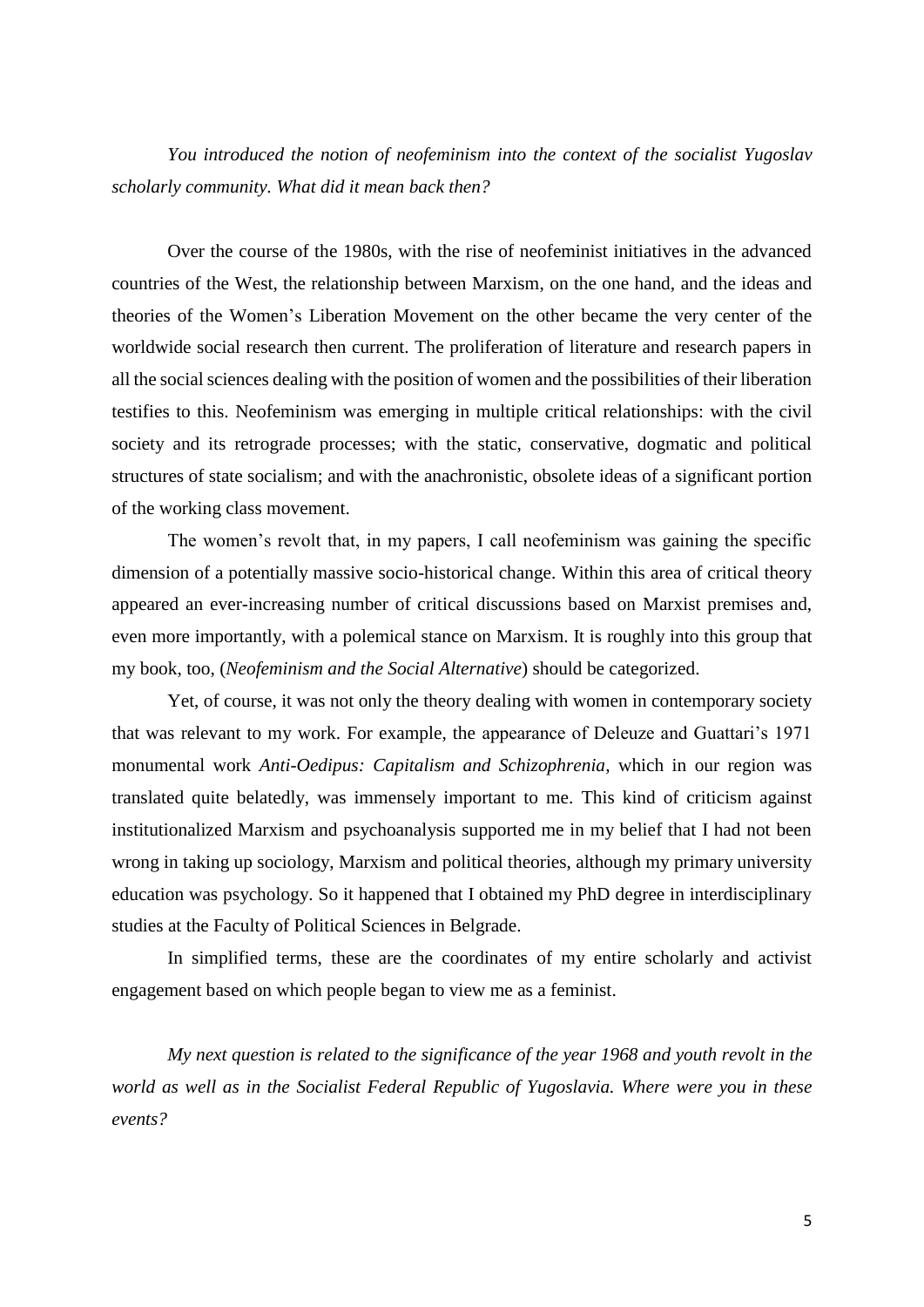Back then, I was an Assistant Professor at the Faculty of Political Sciences in Sarajevo. I remember the spirit of that time, full of elation and enthusiasm. All around the globe, the young were seizing their right to revolt, they fought against the increasing social differences, in our country against the red bourgeoisie, against the export of our work force, and against similar phenomena. It was the last global leftist movement that affected the entire Socialist Federal Republic of Yugoslavia.

In Sarajevo, the people kept a watchful eye on what was going on in Belgrade, Zagreb, Ljubljana... The students in Sarajevo took to the streets and, of course, were beaten by the police. They were showing solidarity with the students who took massive beatings at a New Belgrade underpass. I watched on TV how mercilessly the police were beating the young and forcing them to retreat. I remember being particularly appalled by the way they were beating girls – I noticed that they were taking the worse beatings because they stood in the first lines and were the last to retreat. I recall well that I wondered what was going to happen to these girls – whether they were going to be in the first lines when, in case of our victory, social power got to be distributed or, as always, they were going to be pushed to the margins. And already in the Resistance itself they were on the margins – they never appeared on the platform as speakers, they never made any specific women's requests, they were not leaders. Somehow I got the impression that, throughout the entire 1968 movement, the girls, though present in large numbers, were almost invisible in terms of their influence, and that they obediently respected their male comrades from the hierarchy of the Resistance.

In women's leftist circles in the West, the neofeminist revolt happened even before 1968, but it did not take any important part in 1968 turbulent events. But still, my feminist engagement stemmed directly from 1968, with disappointments because this leftist movement did not take into consideration any of the specific women's issues and because it did not assume a critical stance on patriarchy and androcentrism in its own lines. It was then that I realized that in all leftist movements it is important for a women's movement to be autonomous and to articulate its revendications independently, bringing them to public attention in its own authentic voice; that it should not wait for some other, "more important" issues to be resolved and expect the time for women's issues to come naturally in the end.

Like the traditional communist leftists, the 1968 Movement also failed to bring to light the notorious truth that, in everyday life, the working woman, the countryside woman, the mother woman, the child-bearing woman, the party comrade woman, is in her own status the man's worker. That is why we decided that the famous motto of the Conference we were going to organize in Belgrade ten years later would be: "Proletarians of the world – who is washing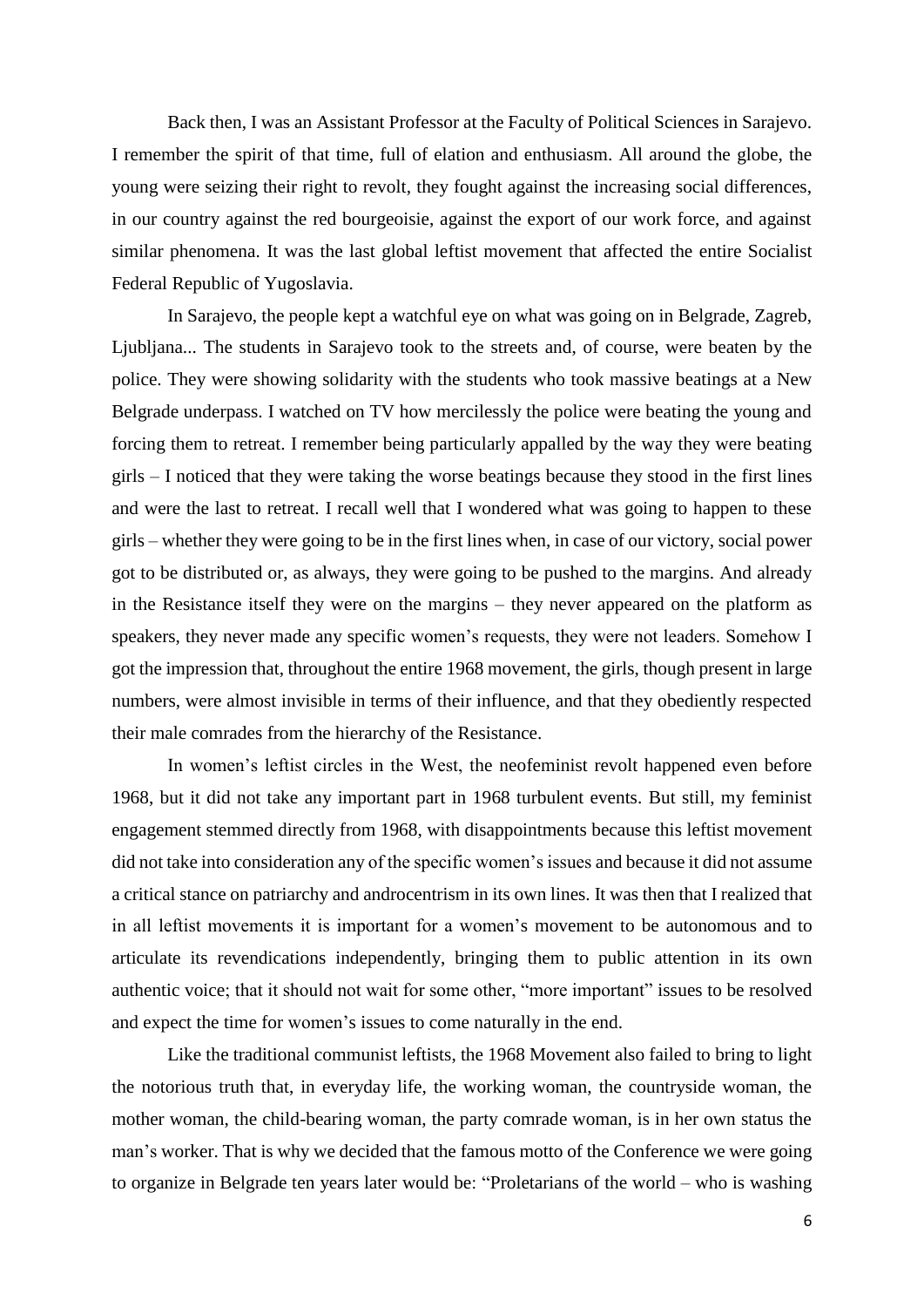your socks?" alluding, of course, to Marx and Engels's call from the Communist Manifesto: "Proletarians of the world, unite".

*It has been 40 years since the first international conference on the position of women in the world and in our region, Comrade Woman, New Approach? It is considered the cult point of feminist memory in the former Yugoslavia, and last year, in March, the Il Manifesto published your text – "The Ogre (of feminism) is knocking on the door of the East" – dedicated precisely to the anniversary of this conference Comrade Woman. What was the socio-cultural and political context in which you organized it?*

We organized it in a country which back then was called the Socialist Federal Republic of Yugoslavia. In a broader global perspective, that was a time when, in the advanced industrial world, rose new libertarian social movements: the neofeminist, ecological, antinuclear, and world peace ones. It was a time of awoken utopian energy. The most powerful and the most influential of all these movements was precisely neofeminism.

The feminist criticism of blindness for specific women's issues was directed against both dogmatic Marxism and the conservative left wing, which, too, adorned our socialist realist country, and also against the new 1968 left wing, which most of us were part of and within whose movement men usually appeared on the platform as speakers while women busied themselves with printers and hotplates for coffee-making. We criticized the androcentrism of the new left wing which was not so different from the one that characterized traditional communist leftism.

Our criticism was directed against the gender neutral theory and the practice of the Western democracy, democracy with no women holding key decision-making positions. We invited women from our country and from the industrially advanced countries of the West, with whom we shared similar beliefs: women from universities, women journalists, artists, sociologists, writers, psychologists, and philosophers, who had already articulated their critical positions. We wanted to meet face to face and talk about patriarchy, which, in spite of big differences between our and their socio-political contexts, was firmly rooted in both of our systems in an almost identical manner.

*Who made the conceptual and organizational core of the conference?*

I had come from Sarajevo, where, at that time, I was an Assistant Professor at the Faculty of Political Sciences, and suggested to my junior colleague, Žarana Papić, that we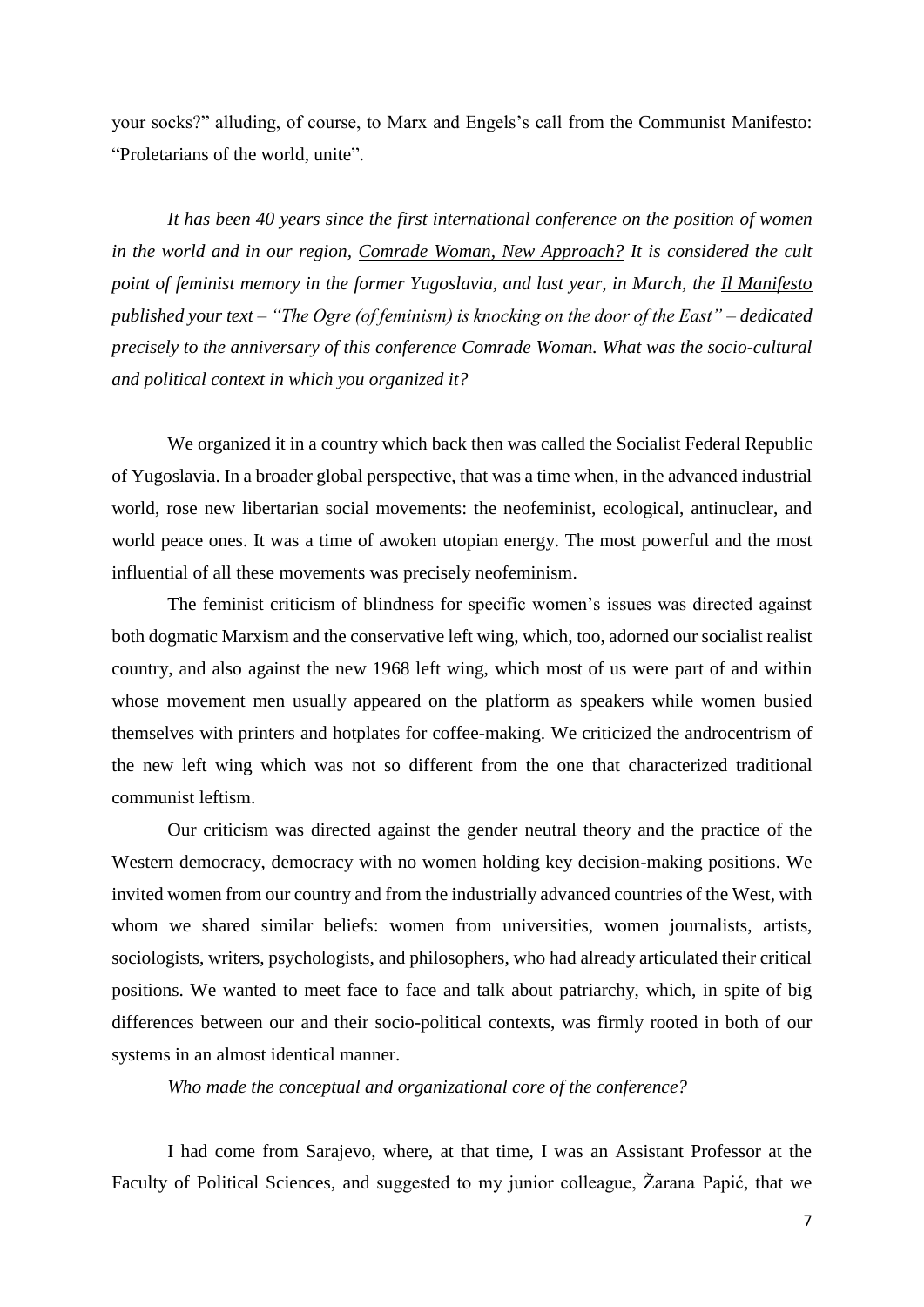should try and organize the conference in Belgrade, which she wholeheartedly accepted and then passed the idea on to Dunja Blažević, who, at that time, was the director of "Studentski kulturni centar" ("Student Cultural Center"). That is how it all began. Jasmina Tešanović had brought the Italian women, for, at that time, she lived in Rome.

#### *Who participated in the conference?*

The list is long, but it is significant to name those who were present as well as those who never appeared although they had been announced. So, from Great Britain came Helen Roberts, Parveen Adams, Jill Lewis, and Diana Leonard-Sarkar; from France – Naty Garcia, Nil Yalter, Christine Delphy, Catherine Nadaud; from Poland – Ewa Morawska. From Hungary appeared Judit Kele, from Italy came Dacia Maraini, Carla Ravaioli, Chiara Saraceno, Ane Marie Boetti, Manuela Fraire, Anabella Miscuglio, Maria Rosa Cutrufelli, and Adele Cambria. From Germany came Alice Schwarzer. The largest number of participants were from the Socialist Federal Republic of Yugoslavia: from Zagreb came Gordana Cerjana-Letica, Nadežda Čačinović-Puhovski, Slavenka Drakulić-Ilić, Ruža First-Dilić, Božidarka Frajt, Đurđa Milanović, Vesna Pusić, Vesna Kesić, Lidija Sklevicky, Jelena Zuppa; from Belgrade – Vesna Dramušić, Rada Đuričin, Rada Iveković (she lived between Belgrade and Rome), Dragan Klajić, Anđelka Milić, Miloš Nemanjić, Živana Olbina, Borka Pavićević, Vesna Pešić, Milica Posavec, Vera Smiljanić, Vuk Stambolović, Karel Turza, Ljuba Stojić, Sonja Drljević, Biljana Tomić, Danica Mijović, as well as the above-mentioned Dunja Blažević, Jasmina Tešanović and Žarana Papić. From Novi Sad came Katalin Ladik, from Sarajevo Zoran Vidaković and I, from Ljubljana Silva Mežnarić, and from Rijeka appeared Mira Oklobdžija and Slobodan Drakulić.

It was established that the gathering was also attended by Letizia Paolozzi, Luciana Viviani, and Giuliana Sgrena from Italy; Ivette, Julie and Else Bon from France. The invitees who did not attend the conference were as follows: Ann Oakley, Branka Magas, Juliet Mitchell, and Sheila Rowbotham from Great Britain; Elisabetta Rasy, Maria Antonietta Macciocchi, Dario Fo, Franca Rama, and Ida Magli from Italy, as well as Helene Cixous, Simone de Beauvoir, Luce Irigaray, and Julia Kristeva from France; Susan Sontag and Lucy Lippard from the United States; Ilona Lowas from Hungary, and Ida Biard from Croatia.

*What was the atmosphere like at the conference?*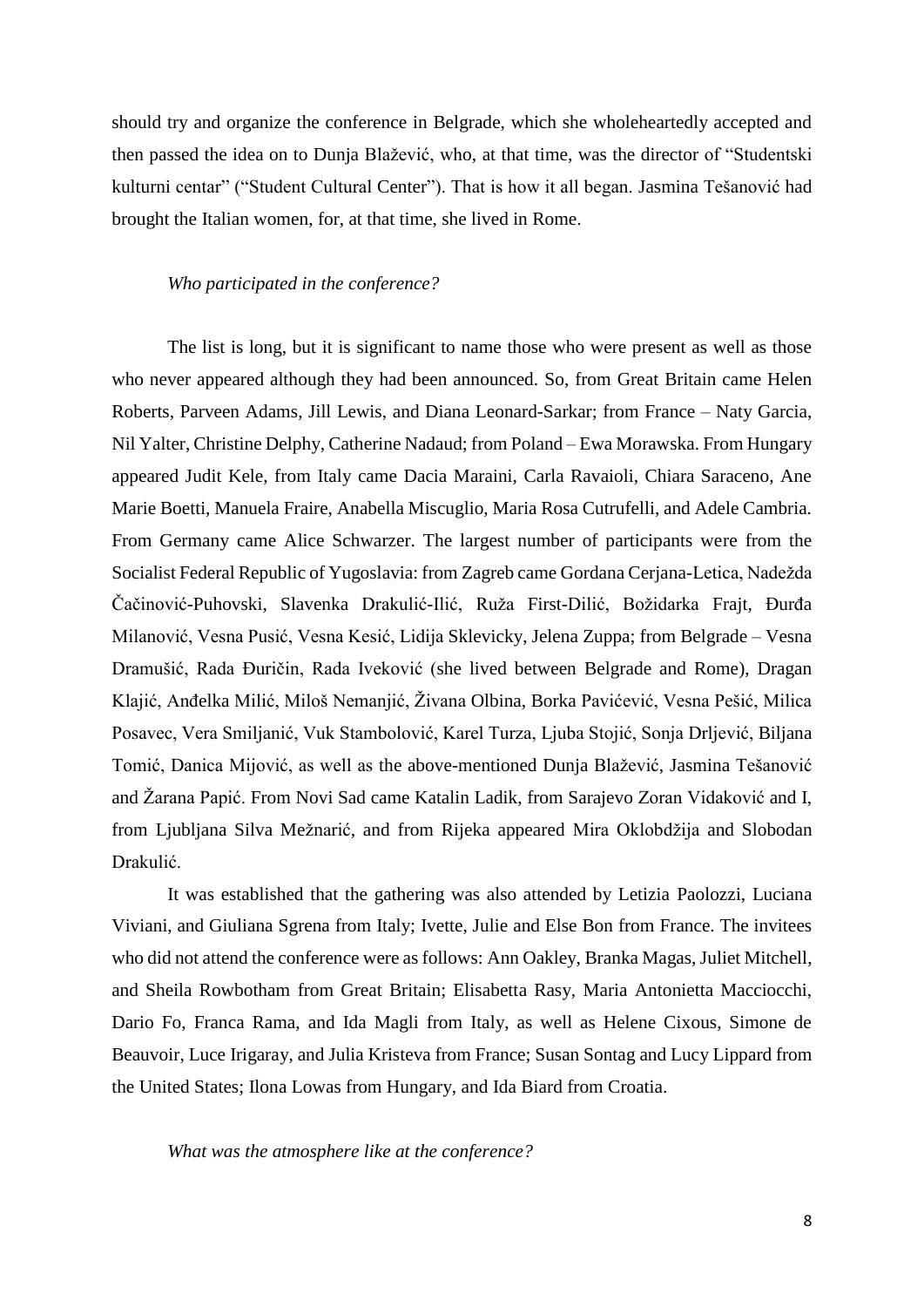That was the first appearance of Yugoslav neofeminism on public stage. A tumultuous gathering; panels with no chairpersons; overcrowded halls; discussions beyond agenda late into the night; debates going on; the personal is political, the private is public; films shown; exhibitions on sexism around us; the foreign feminist women will not allow men into the hall, our feminist women say this makes no sense; Slobodan Drakulić, though a true feminist, was almost forced out of the hall.

The reputable journalist Slobodanka Ast, one of the few who were on our side, described the gathering in the following manner: "What was it that kept the audience interested and maintained high temperature? After all, it may have been the new approach, new views, a new language, and the unconventional tones in which 'the women's issue' was discussed. At the end of this five-day gathering, everything seemed far from that report-like inarticulate, stuttering, coded language that is difficult to swallow even with litres of mineral water…" This was published in the weekly newspaper NIN, on November 12, 1978.

### *What kind of impression did the conference leave in the public?*

The *mainstream* politicians and the media met the conference with great hostility. We were "the bourgeois feminists" and, paradoxically, at the same time described as "the Trojan horse of the new left wing", while feminism was "a product imported from the West". But nonetheless, the *Comrade Woman* had broken the ice. In its aftermath, nothing would ever remain the same. Nobody could say ever again, without seeming ridiculous, that, in our region, the women's issue had been resolved, that discrimination and the overexploitation of women's labor in our self-governing socialism was not in existence, that, in our country, there was no violence against women...

Among all the serious Yugoslav journals for social theory and practice minding their reputation, there was not a single one that would not ask for our texts and would not begin to publish them.

## *In what sense was the Yugoslav context different from that of the other countries of the Eastern Bloc behind the Iron Curtain?*

Owing to its openness for new ideas in the social sciences and culture, and also to its intellectual and cultural cores of feminist social criticism, Yugoslavia was the first country of the Socialist Bloc to be affected by the so-called Second Wave of Feminism. The conference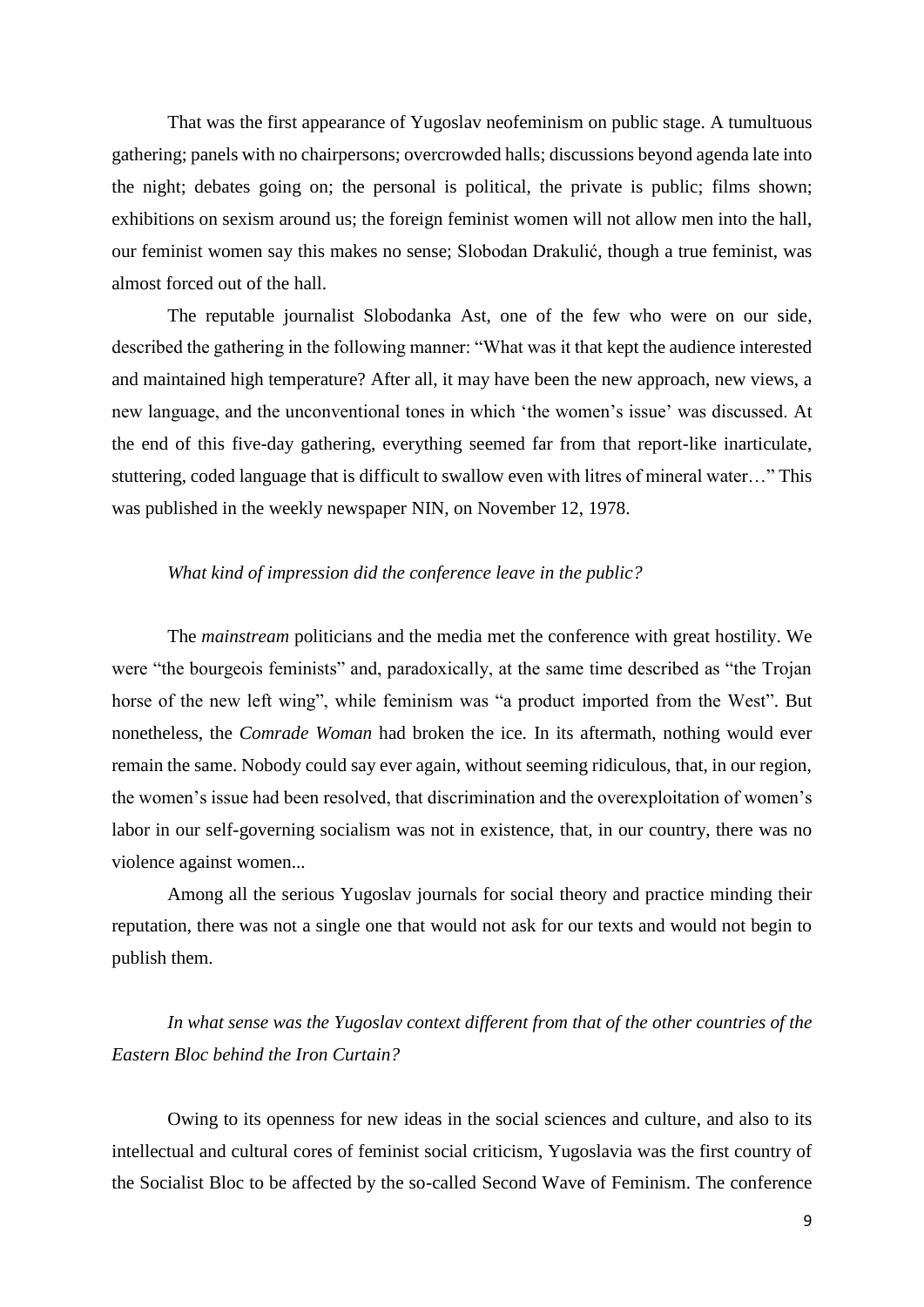was held in a country of real socialism, in a socio-political environment where feminism *per se* meant something bad from the viewpoint of leftist party dogmatism as well as in the patriarchal and sexist public opinion. In the eyes of the dogmatic party-state apparatus, to advocate the specific interests of women, the right to be different, was a serious heresy. In our country, the bureaucratic party apparatus kept sweeping the issues of women's position under the rug, and we did not want them to stay there. If nothing else, at least to start with, we did make them visible.

"What do these women want?" the bourgeois public opinion wondered. And those were the times of the crawling retraditionalization of women's role and the desecularization of society which, as we can see now, has come a long way.

*What, before anything else, was the sword of women's revolt and criticism pointed at in Yugoslav real socialism?*

We were not content with the reality in which women from the first lines of the revolution had, to a large extent, been already pushed to the margins and expelled from the centers of power and decision-making. We invoked the idea that gender equality was not only the normative ideal but also one of the important strategic objectives of the socialist revolution. The growing feminization of poverty began to speed up. Women were the first to be fired when crisis prevailed. Even Tito said that it was not necessary for all members of a family to be employed so that a woman should leave her job if someone really had to!

The women's movement, which was relatively autonomous – that is, which was not under the rigorous bureaucratic party control – had already been suffocated. It was replaced by the bureaucratic Conference for Women's Social Activity, a stiff, sterile "transmission belt" of the Party and its Central Committee. *The Comrade Woman* had been able to, more or less, shake off its patronizing yoke, and that must have certainly been one of the reasons behind the attractiveness and freshness of this gathering, but, of course, also a reason for political slaps and assaults.

Still, unlike other countries of the Socialist Bloc, Yugoslavia was open for new impulses – we were able to travel, read contemporary literature, and exchange our experience, which were things that women in the countries behind the Iron Curtain could only dream of. I had a close affinity with the Italian feminist theory.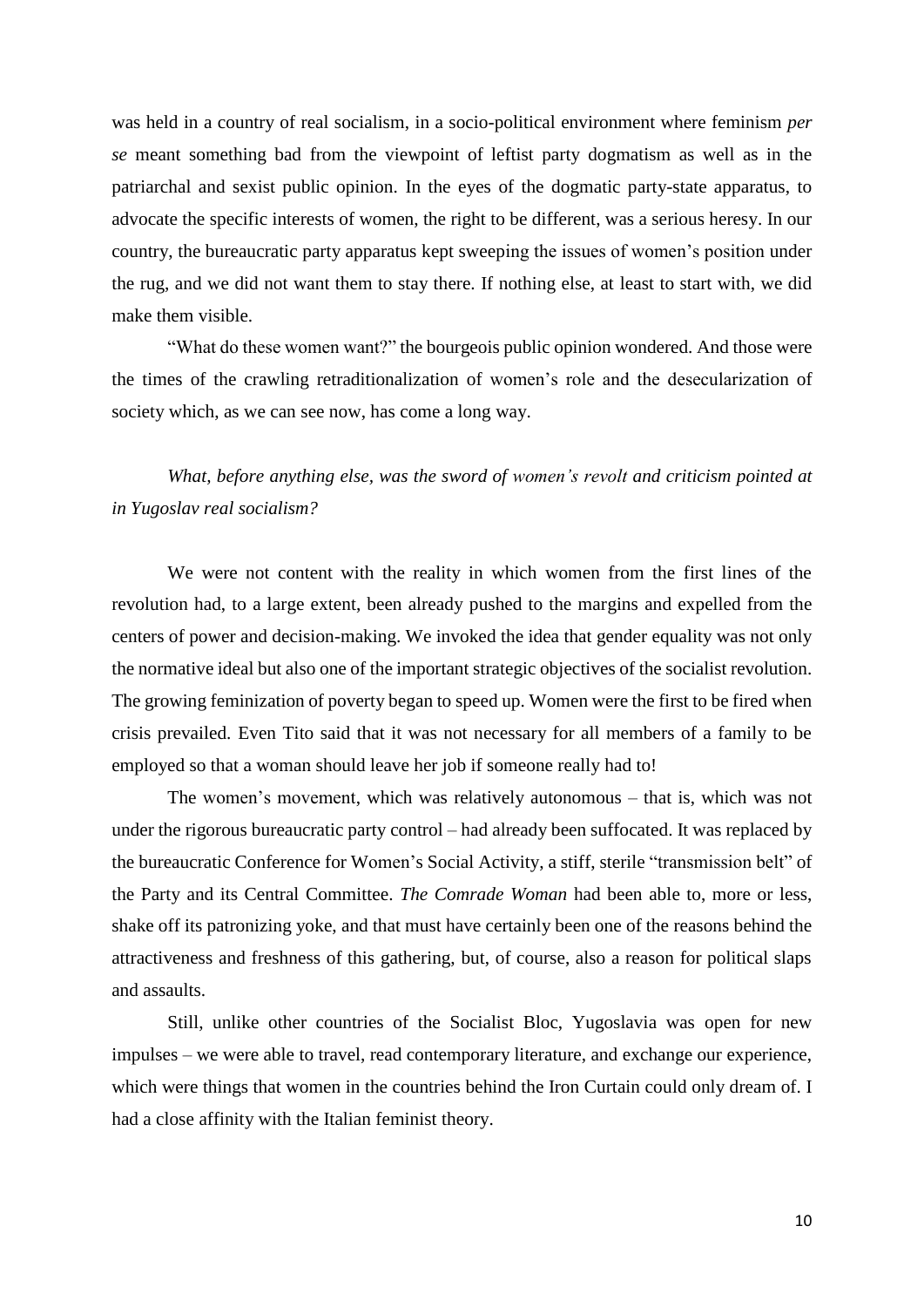*Has your feminist stance changed over time and what is your view of the situation* related to *this during the post-Yugoslav war years and in today's evermore globalized and neoliberalized world?*

I would not say that my feminist stance has changed. It only turned the sword of its criticism toward different burning global issues, and toward the issues of the so-called transitional societies that have been afflicted by a dramatic erosion of women's rights. When I was writing my book *Neofeminism and the Socialist Alternative*, the global process of socialism seemed to be on the rise. What we needed was a critical encounter between Marxism, on the one hand, and the theory and practice of neofeminism on the other, or, in other words, the reevaluation of the left wing's relationship with the new women's movements as being important to the then-current political moment and the future of socialism. However, instead of the global socialist alternative that we had dreamt of, we found ourselves in a world which is the complete opposite.

Today, the so-called free market is conducting a radical deregulation and privatization, aimed solely at gaining profit, to which everything else is subordinate. The socialist feminists ironically describe "the free market" as free plunder. Market fundamentalism is, therefore, the ideology and practice of a globalized market by means of which the world's greatest economic, technological, military and political powers gain profit at whatever cost, regardless of the social consequences. It pushes the vulnerable countries and the vulnerable layers of society into everdeepening misery, dependence, and despair. It is on these grounds that different kinds of religious fundamentalism are most likely to emerge, ones that recruit the marginal social groups, the distressed and the impoverished.

Speaking of the globalized world, we need to make clear that globalization in itself is not necessarily a bad thing. On the contrary – the ability to communicate; to exchange information; to diminish the cultural, social and individual distance; to spread progressive ideas by means of state-of-the-art information technologies – all of these are enormous civilizational achievements. But the problem with global capitalism and market fundamentalism is that it globalizes its supremacy by means of advanced technologies, that is to say, it is used by the most powerful to increase their welfare, while at the same time it dramatically impoverishes and exploits human and natural resources. In this way, it dramatically devastates the environment, bringing the otherwise "weak layers of society", among which women are the weakest link, into an even more difficult situation.